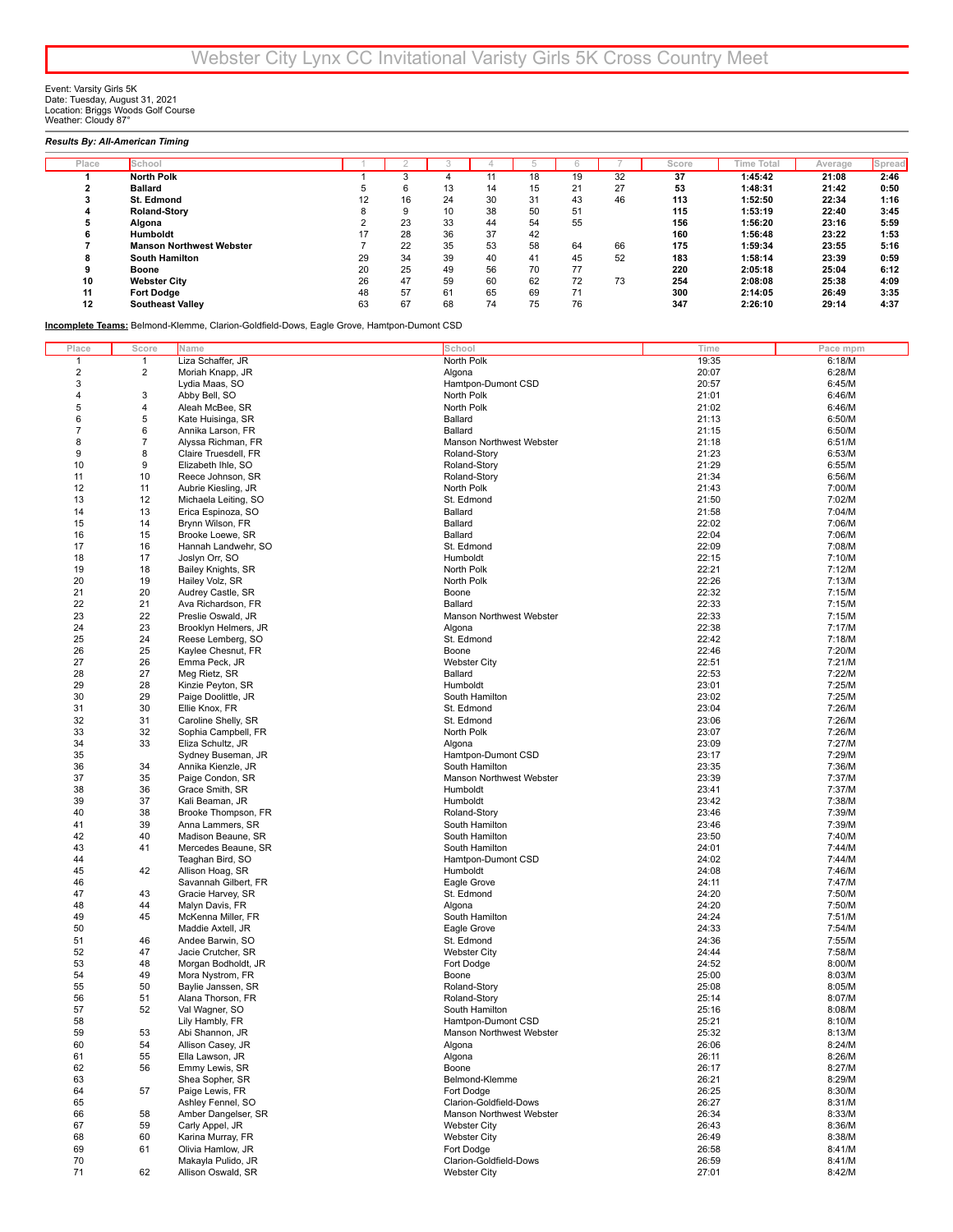| 72 | 63 | Hailey Rees, FR          | Southeast Valley                | 27:20 | 8:48/M  |
|----|----|--------------------------|---------------------------------|-------|---------|
| 73 | 64 | Sandy Aljets, SR         | <b>Manson Northwest Webster</b> | 27:21 | 8:48/M  |
| 74 | 65 | Lexi Fellers, SR         | Fort Dodge                      | 27:24 | 8:49/M  |
| 75 | 66 | Amber Aljets, SO         | <b>Manson Northwest Webster</b> | 27:34 | 8:52/M  |
| 76 | 67 | Madison Doyle, SR        | Southeast Valley                | 27:42 | 8:55/M  |
| 77 | 68 | Shelby Mills, SR         | Southeast Valley                | 27:47 | 8:57/M  |
| 78 | 69 | Tavia Geilenfeld, SR     | Fort Dodge                      | 28:27 | 9:09/M  |
| 79 | 70 | Avery Chesnut, FR        | Boone                           | 28:44 | 9:15/M  |
| 80 | 71 | Tristan Holst, FR        | Fort Dodge                      | 28:47 | 9:16/M  |
| 81 | 72 | Brynna Croy, SR          | <b>Webster City</b>             | 29:12 | 9:24/M  |
| 82 | 73 | Adalie Peterson, SR      | <b>Webster City</b>             | 29:22 | 9:27/M  |
| 83 | 74 | Jayden Gardipee, SR      | Southeast Valley                | 31:22 | 10:06/M |
| 84 | 75 | Alexis Peterson, SO      | Southeast Valley                | 31:58 | 10:17/M |
| 85 | 76 | Meranda Hemmestad, SO    | Southeast Valley                | 32:11 | 10:21/M |
| 86 |    | Lesley Mendez Mendez, FR | Eagle Grove                     | 33:15 | 10:42/M |
| 87 | 77 | Bella Hamilton, FR       | Boone                           | 35:48 | 11:31/M |

| Place 1        | North Polk                           | Time Spread = $2:46$ | TTL Time = 1:45:42   | Ave Time = $21:08$ | Score = $37$  |
|----------------|--------------------------------------|----------------------|----------------------|--------------------|---------------|
|                |                                      |                      |                      |                    |               |
| Place          | Name                                 | Time                 |                      | Pace mpm           |               |
| $\mathbf{1}$   | Liza Schaffer, JR                    | 19:35                |                      | 6:18               |               |
| 3              | Abby Bell, SO                        | 21:01                |                      | 6:46               |               |
| 4              | Aleah McBee, SR                      | 21:02                |                      | 6:46               |               |
| 11             | Aubrie Kiesling, JR                  | 21:43                |                      | 7:00               |               |
| 18             | Bailey Knights, SR                   | 22:21                |                      | 7:12               |               |
| 19             |                                      |                      |                      |                    |               |
|                | Hailey Volz, SR                      | 22:26                |                      | 7:13               |               |
| 32             | Sophia Campbell, FR                  | 23:07                |                      | 7:26               |               |
| Place 2        | <b>Ballard</b>                       | Time Spread = $0:50$ | TTL Time = 1:48:31   | Ave Time = $21:42$ | Score = $53$  |
| Place          | Name                                 | Time                 |                      | Pace mpm           |               |
| 5              | Kate Huisinga, SR                    | 21:13                |                      | 6:50               |               |
| 6              | Annika Larson, FR                    | 21:15                |                      | 6:50               |               |
|                |                                      |                      |                      |                    |               |
| 13             | Erica Espinoza, SO                   | 21:58                |                      | 7:04               |               |
| 14             | Brynn Wilson, FR                     | 22:02                |                      | 7:06               |               |
| 15             | Brooke Loewe, SR                     | 22:04                |                      | 7:06               |               |
| 21             | Ava Richardson, FR                   | 22:33                |                      | 7:15               |               |
| 27             | Meg Rietz, SR                        | 22:53                |                      | 7:22               |               |
| Place 3        | St. Edmond                           | Time Spread = $1:16$ | TTL Time = $1:52:50$ | Ave Time = 22:34   | Score = $113$ |
|                |                                      |                      |                      |                    |               |
| Place          | Name                                 | Time                 |                      | Pace mpm           |               |
| 12             | Michaela Leiting, SO                 | 21:50                |                      | 7:02               |               |
| 16             | Hannah Landwehr, SO                  | 22:09                |                      | 7:08               |               |
| 24             | Reese Lemberg, SO                    | 22:42                |                      | 7:18               |               |
| 30             | Ellie Knox, FR                       | 23:04                |                      | 7:26               |               |
| 31             | Caroline Shelly, SR                  | 23:06                |                      | 7:26               |               |
| 43             | Gracie Harvey, SR                    | 24:20                |                      | 7:50               |               |
| 46             |                                      |                      |                      | 7:55               |               |
|                | Andee Barwin, SO                     | 24:36                |                      |                    |               |
| Place 4        | Roland-Story                         | Time Spread = $3:45$ | TTL Time = 1:53:19   | Ave Time = $22:40$ | Score = $115$ |
| Place          | Name                                 | Time                 |                      | Pace mpm           |               |
| 8              | Claire Truesdell, FR                 | 21:23                |                      | 6:53               |               |
| 9              | Elizabeth Ihle, SO                   | 21:29                |                      | 6:55               |               |
| 10             | Reece Johnson, SR                    | 21:34                |                      | 6:56               |               |
|                |                                      |                      |                      |                    |               |
| 38             | Brooke Thompson, FR                  | 23:46                |                      | 7:39               |               |
| 50             | Baylie Janssen, SR                   | 25:08                |                      | 8:05               |               |
| 51             | Alana Thorson, FR                    | 25:14                |                      | 8:07               |               |
| Place 5        | Algona                               | Time Spread = $5:59$ | TTL Time = $1:56:20$ | Ave Time = 23:16   | Score = $156$ |
| Place          | Name                                 | Time                 |                      | Pace mpm           |               |
|                |                                      |                      |                      |                    |               |
| $\overline{2}$ | Moriah Knapp, JR                     | 20:07                |                      | 6:28               |               |
| 23             | Brooklyn Helmers, JR                 | 22:38                |                      | 7:17               |               |
| 33             | Eliza Schultz, JR                    | 23:09                |                      | 7:27               |               |
| 44             | Malyn Davis, FR                      | 24:20                |                      | 7:50               |               |
| 54             | Allison Casey, JR                    | 26:06                |                      | 8:24               |               |
| 55             | Ella Lawson, JR                      | 26:11                |                      | 8:26               |               |
| Place 6        | Humboldt                             | Time Spread = $1:53$ | TTL Time = 1:56:48   | Ave Time = 23:22   | $Score = 160$ |
|                |                                      |                      |                      |                    |               |
| Place          | Name                                 | Time                 |                      | Pace mpm           |               |
| 17             | Joslyn Orr, SO                       | 22:15                |                      | 7:10               |               |
| 28             | Kinzie Peyton, SR                    | 23:01                |                      | 7:25               |               |
| 36             | Grace Smith, SR                      | 23:41                |                      | 7:37               |               |
| 37             | Kali Beaman, JR                      | 23:42                |                      | 7:38               |               |
| 42             | Allison Hoag, SR                     | 24:08                |                      | 7:46               |               |
| Place 7        | <b>Manson Northwest Webster</b>      |                      | TTL Time = $1:59:34$ | Ave Time = $23:55$ | Score = $175$ |
|                |                                      | Time Spread = $5:16$ |                      |                    |               |
| Place          | Name                                 | Time                 |                      | Pace mpm           |               |
| $\overline{7}$ | Alyssa Richman, FR                   | 21:18                |                      | 6:51               |               |
| 22             | Preslie Oswald, JR                   | 22:33                |                      | 7:15               |               |
| 35             | Paige Condon, SR                     | 23:39                |                      | 7:37               |               |
| 53             | Abi Shannon, JR                      | 25:32                |                      | 8:13               |               |
| 58             | Amber Dangelser, SR                  | 26:34                |                      | 8:33               |               |
|                |                                      |                      |                      |                    |               |
| 64<br>66       | Sandy Aljets, SR<br>Amber Aljets, SO | 27:21                |                      | 8:48<br>8:52       |               |
|                |                                      | 27:34                |                      |                    |               |
| Place 8        | South Hamilton                       | Time Spread = $0:59$ | TTL Time = 1:58:14   | Ave Time = 23:39   | Score = $183$ |
| Place          | Name                                 | Time                 |                      | Pace mpm           |               |
| 29             | Paige Doolittle, JR                  | 23:02                |                      | 7:25               |               |
| 34             | Annika Kienzle, JR                   | 23:35                |                      | 7:36               |               |
| 39             | Anna Lammers, SR                     | 23:46                |                      | 7:39               |               |
|                | Madison Beaune, SR                   |                      |                      |                    |               |
| 40             |                                      | 23:50                |                      | 7:40               |               |
| 41             | Mercedes Beaune, SR                  | 24:01                |                      | 7:44               |               |
| 45             | McKenna Miller, FR                   | 24:24                |                      | 7:51               |               |
| 52             | Val Wagner, SO                       | 25:16                |                      | 8:08               |               |
| Place 9        | Boone                                | Time Spread = $6:12$ | TTL Time = $2:05:18$ | Ave Time = $25:04$ | Score = $220$ |
| Place          | Name                                 | Time                 |                      | Pace mpm           |               |
|                |                                      |                      |                      |                    |               |
| 20             | Audrey Castle, SR                    | 22:32                |                      | 7:15               |               |
| 25             | Kaylee Chesnut, FR                   | 22:46                |                      | 7:20               |               |
| 49             | Mora Nystrom, FR                     | 25:00                |                      | 8:03               |               |
| 56             | Emmy Lewis, SR                       | 26:17                |                      | 8:27               |               |
| 70             | Avery Chesnut, FR                    | 28:44                |                      | 9:15               |               |
| 77             | Bella Hamilton, FR                   | 35:48                |                      | 11:31              |               |
| Place 10       | <b>Webster City</b>                  | Time Spread = $4:09$ | TTL Time = $2:08:08$ | Ave Time = $25:38$ | Score = $254$ |
|                |                                      |                      |                      |                    |               |